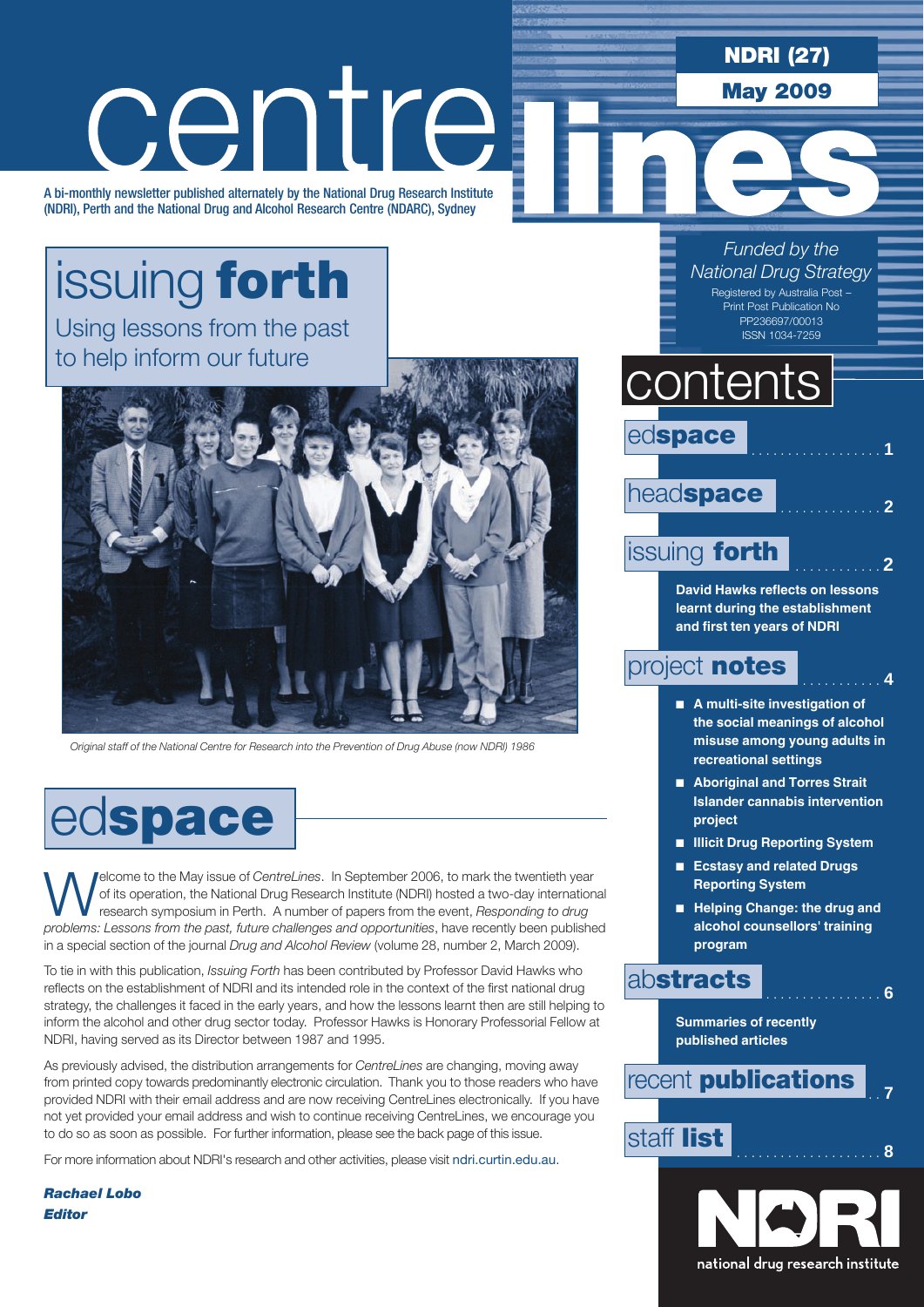## centre lines

# headspace

### Reflecting on our past to help shape our future

When we are looking where to go, we are frequently, and appropriately, reminded to look where we have been.

NDRI is pleased to see the recent publication, in the journal *Drug and Alcohol Review*, of several papers from our twentieth anniversary symposium, which explored our history and future challenges. Other commitments prevented Professor David Hawks, the Institute's Director from 1987-1995, from being at the event. In *Issuing Forth*, we have taken the opportunity to invite Professor Hawks to reflect on the establishment of the National Drug Research Institute more than two decades ago, and to remind us of some of the key issues that were prominent in debates

about drug use at the time. His reflections are particularly instructive because, in addition to leading our early research endeavours, Professor Hawks was intimately involved in alcohol and other drug policy development in his earlier appointment as a senior state government official.

At a time when we are preparing for a new National Drug Strategy, and when we are seeing much community debate about alcohol policy, Professor Hawks' piece reminds us that research is but one player in policy decisions. We have all recently seen the diverse interests that have been brought to bear in the debate on alcohol, and many of the challenges today bear a remarkable similarity to events



20 years ago. One observation, however, is that today law enforcement is taking a much more active role in debate about alcohol's impact. This is not surprising: law enforcement, and our emergency departments, are continually exposed to the adverse outcomes of risky alcohol consumption. cl

*Steve Allsop Director*

# issuing forth

### The first 10 years of NDRI – How green was our valley?

This article documents the establishment of NDRI and its intended role in the context of the first National Campaign Against Drug Abuse (now National Drug Strategy) in the mid-1980s. It reflects on the challenges the Institute faced in the early years, and how the lessons learnt then are still helping to inform the alcohol and other drug sector today.

While many of the initiatives which together comprised the first drug strategy had their origins in the 1985 drug summit called by then Prime Minister Bob Hawke, it would be a mistake to assume that this event was progenitor to all concern for alcohol and drug related problems in Australia. There had been several official enquiries, notably the Senate enquiry chaired by Senator Margaret Guilfoyle, which had highlighted the prevalence of alcohol related problems. There were also a number of committees reporting to the National Health & Medical Research Council (NHMRC) and the Standing Committee of Health Ministers which included alcohol related problems in their purview. It must be remembered that the use of illicit drugs was barely acknowledged before 1980.

Of particular relevance is the fact that a committee comprising the heads of the various state alcohol and drug authorities was already formulating a national alcohol policy, an activity which was given added impetus by the decision of the drug summit, however reluctantly taken, to include alcohol in its terms of reference.

The summit called for in April 1985 had been preceded by a number of meetings, some statutory and others professional, the purpose of which was to define the agenda. Of particular note was a meeting convened by DANA (Drug and Alcohol Network Australia) at which Dr Neal Blewett, Federal Health Minister from 1983-1990, gave an invited address. It must be remembered that in his comments and the publicity that followed the summit, Prime Minister Hawke had especially emphasized the dangers presented by the use of illicit drugs. While not disputing that alcohol and tobacco also contributed to the burden of ill health, it was illicit drugs, or so it was suggested, which presented the greatest threat.

The paper presented by Dr Blewett at the DANA Conference clearly stated that Australia's drug problem principally derived from its use of alcohol and tobacco and any national campaign which did not acknowledge this was fraudulent. In addition, Dr Les Drew, the Commonwealth Department's Medical Advisor on alcohol and drugs, had compiled statistical evidence relating to the incidence and prevalence of alcohol and drug related morbidity and mortality which substantiated Dr Blewett's assessment.

The summit itself was a curious affair. The whole meeting, in which only Premiers were permitted to speak, took place in less than a day and was essentially convened to agree a communiqué which proposed the establishment of a Ministerial Committee



on Drug Strategy to have oversight of the first National Campaign Against Drug Abuse. Quoting from the communiqué: "The campaign was to focus particularly on illegal drugs", but of particular relevance to the initiation of NDRI, it was agreed: "In principle that one or more *centres of excellence* would be established".

The first meeting of the Ministerial Council on Drug Strategy held in Brisbane was to prove pivotal in defining the terms of reference of the campaign. The alcohol and tobacco industries, while noting that the campaign was to encompass problems relating to the use of these drugs, must have taken comfort from the emphasis to be given illicit drugs. One can only surmise that they had lobbied the Prime Minister's office to this effect. Certainly informed newspaper comment at the time suggested this. When in the course of the meeting each Health Minister was invited to speak to the terms of reference, Barry Hodge, who was then Western Australian Minister of Health, made reference to Dr Blewett's speech to DANA in which he explicitly stated that any campaign which sought to address Australia's drug problem would have to include Australia's dependence on alcohol and tobacco. Barry Hodge read the statement out exactly as Dr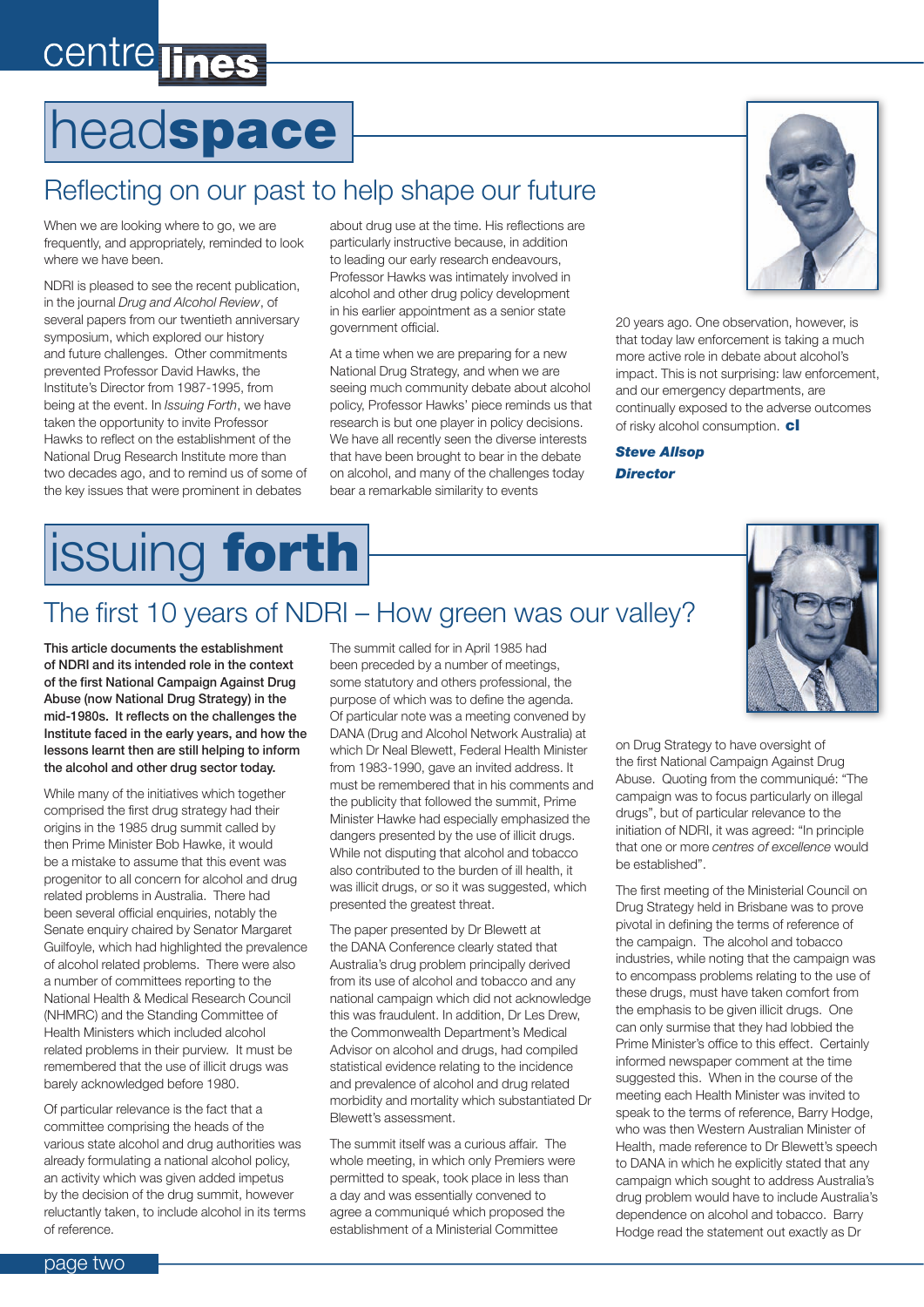Blewett had written it and sat down. One can only imagine that, whatever his private views, Dr Blewett was under enormous pressure to toe the Prime Minister's and Government's line and was highly embarrassed to have his personal view resurrected in this company.

Needless to say, alcohol and tobacco were included and moreover were given considerable prominence in the campaign. Standing committees to draft national health plans in relation to alcohol and tobacco were some of the first established, and the plan relating to alcohol, albeit it in a somewhat diluted form, was the first adopted.

In accordance with the communiqué issued at the drug summit, States were invited to submit proposals to be the site of one or more of the centres of excellence. In Western Australia (WA) we took the view that if there was to be only one such centre, as suggested by the amount of money allocated, it would almost certainly be located in Sydney which was seen to be the epicentre of the drug epidemic. We were, however, tipped off that the Health Department would in fact entertain funding two centres, in response to which WA Alcohol and Drug Authority staff drafted a submission emphasizing the importance of prevention and in particular the legislative, regulatory and educational levers available to effect prevention. It was argued that virtually no epidemiological data in relation to Australia's alcohol and drug problems existed and WA, having a centralised health record system and highly concentrated population, made it an ideal epidemiological laboratory. While Sydney, as predicted, was the site chosen for the treatment research centre, WA was successful in its application and Perth was chosen as the site for the second centre, albeit with a smaller budget.

In order to effect some independence from government it was decided that centres should be established within universities, though receiving dedicated funding from the Commonwealth. Both Curtin University of Technology (which had only recently been accorded University status) and the University of Western Australia (UWA) expressed interest. While the decision to locate the centre at Curtin struck me as paradoxical at the time, if only because UWA housed a School of Medicine and already accommodated a number of NHMRC units, including one specializing in epidemiological research, the decision has proved to be beneficial.

The National Centre for Research into the Prevention of Drug Abuse (as it was then called) was the first of Curtin's designated research centres and was to become one of its most prominent. It was highly valued, with its Director and eventually its Deputy Director being offered tenured positions, while those in Sydney continued to be tied to the periodicity of Commonwealth funding.

The Commonwealth was unduly impatient to get the centres of excellence established, and so Professor Colin Binns, Head of Public Health at Curtin, was seconded as Acting Director together with his departmental secretary and a number of his staff, some of whom were subsequently appointed to substantive positions within the Centre. In addition to finding the Centre rental premises in South Perth, Professor Binns initiated its first research projects and established the Centre's first computer network. Meanwhile the University advertised the Director's position to which I was eventually appointed. So the Centre in Perth, for all the ambiguity evidenced about the importance of prevention, was the first of the two Centres to be established and I was the first to be appointed to a Professorial Chair in Addictions in Australia.

While the Centre's initial emphasis was on looking at the means of preventing alcohol related problems in the years following the drug summit, it had become clear, if only because of its link with HIV-AIDS, intravenous drug use was a priority area. The Centre was to pioneer investigatory methods which relied on recruiting users who were not known to the formal services, whether through snowballing, advertising in night clubs and rave parties or direct advertising, and in this way ninety percent of users unknown to established services were sampled.

Even before the Centre moved to larger premises in South Perth it was obvious there was a need to devise a method of cataloguing our accumulating mass of reprints – initially employing a means of self help devised by a librarian on loan from the State Reference Library, but subsequently by appointing our own librarian. Our reliance on computers had become such that we also needed to appoint our first systems analyst, advice from the University's Computer Centre being too tardy for our accelerating needs.

Having survived our first review, held somewhat prematurely 11 months after the Centre was initiated, we were much better prepared for those which followed at roughly three yearly intervals. The formulation of our forward research planning was undertaken as a collegiate exercise attended by everyone over several days, the purpose of which was to consider where the greatest gains could be achieved tempered always by what the Commonwealth would pay for. The initiative however rested with us. Thus we developed programs in collaboration with a number of communities, evaluated school based educational programs, initiated studies of Aboriginal populations employing Aboriginal co-workers, and established a database which enabled us to plot the effect of changes in alcohol's availability.

In deliberating about our program of work our intention was always to discern the

statutory, legislative and educational levers which bore on the prevention of drug related problems. In the case of alcohol they were more easily discerned since being a legal drug its availability, pricing and advertising were at least nominally under government control. In the area of illicit drugs the levers were harder to discern. By definition the drugs in question were not legally available and so could not be controlled by such means as taxation and licensing. Even education regarding their safe use was controversial. It was argued that to educate people about their use was to condone their use. The advent of HIV/ AIDS and its link to the sharing of needles and unprotected sex made education at least in some areas more acceptable. Surprisingly there was little objection to making needles and syringes available to users, even those not in treatment, while making condoms readily available was in everybody's interest.

Arguments raged as to whether heroin should be made available in any circumstances at all. Despite the recommendation of a working party that heroin should be made available to a very circumscribed population of users and only on an experimental basis, Prime Minister at the time John Howard vetoed the proposal. Less contentious, at least initially, was the adoption of civil penalties for personal use of cannabis. South Australia, having been the first to decriminalize personal use, has proved a rich resource for comparative research which continues even today.

US research, principally by the Prevention Research Centre in California with which the Centre maintained close links, suggested that if properly resourced and empowered local communities could address their drug problems. This led to a series of initiatives including those undertaken in Geraldton, Mirrabooka and Fremantle.

The problems posed by the use of alcohol and increasingly cannabis and solvents in Aboriginal communities were always apparent but difficult to address. At various times the Centre has employed Aboriginal workers as Research Associates both as a means of gaining access to such communities but also by way of providing a mentoring role.

A defining characteristic of the Centre in the first ten years was the belief that it should both undertake research which was relevant to policy but also advocate the policy implications of that research. This is a difficult balancing act if one is not to fall captive to one or other of the political interest groups, but it was our belief that it was one of the Centre's responsibilities as a publicly funded research centre. During this period the Centre, together with the Sydney Centre, was recognised as a World Health Organization Collaborating Centre.

Sometime in the first ten years we persuaded the Australian Medical Society on Alcohol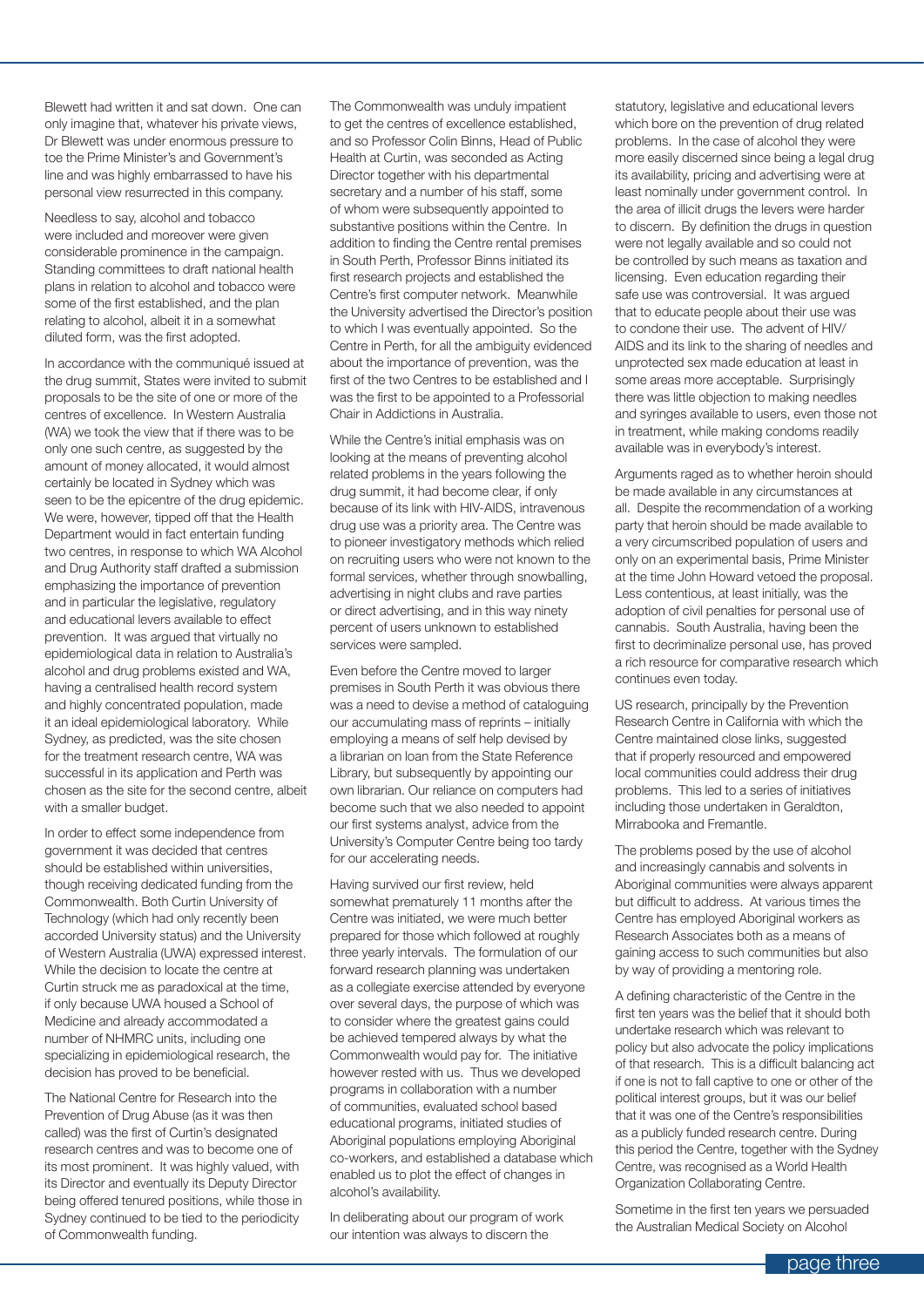# centre lines

# issuing forth continued...

and Drugs, as it was then called, to convene its first Annual Conference in Western Australia and moreover to cajole the Kettil Bruun Society to hold its first meeting in the southern hemisphere. The fact that the two conferences were held in the grounds of the University of Western Australia with the visitors accommodated in St Georges College at a time when the International Film Festival was in full flight may have added to their attraction. Some of our visitors even swam in the Swan River at Matilda Bay.

While not an ancillary of the Centre, the Alcohol Advisory Council continued during this time to advocate a public health orientated policy in relation to alcohol and in this regard was dependent on the Centre for its research credibility. During its relatively brief existence the Alcohol Advisory Council enjoyed a close working relationship with the Centre and frequently acted as its media outlet in relation to such matters as a rational taxation system for alcoholic beverages and standard drink labelling.

A comprehensive assessment of the achievements of the drug summit would require a longer paper than is permissible in this context. On the research front however it can be claimed that where previously we had to depend on research undertaken overseas, the extrapolation of which to the Australian situation was always contentious, we now had the capacity to undertake research for ourselves. Moreover we had the opportunity to undertake comparative research which took advantage of the relative independence, in legislative matters, of the different Australian states. While a junior partner to treatment, prevention was on the agenda. The argument that we couldn't wait until the condition developed before seeking to prevent it had been won if only because the cost of treating some of the conditions consequent upon drug use were prohibitively expensive.

While from the vantage point of over 20 years hence it seems unexceptional to have alcohol accepted as a drug, for it to be included in

any national drug strategy was a considerable achievement. Enormous pressures were exerted to keep it off the agenda and subsequently to dilute the more effective of the strategies for preventing its misuse, and still are.

Finally, prevention, except in the form of public or school based education, had been very much an afterthought until the drug summit. Strange as it may seem, society's first response to problems associated with drugs is to attempt to treat them when they arise rather than to consider what might minimise their occurrence in the first instance. While treatment will always be a necessary part of any civilised society's response to such problems, their prevalence and chronicity will always recommend that we make every effort to prevent them in the first instance.  $c$ 

#### *David Hawks*

*Honorary Professorial Fellow, National Drug Research Institute & Emeritus Professor Addiction Studies, Curtin University of Technology*

# project notes

#### A multi-site investigation of the social meanings of alcohol misuse among young adults in recreational settings

#### *David Moore, Jeremy Northcote, Jocelyn Grace*

This research project, funded by the AER Foundation, focused on drinking amongst young adults in Perth. It involved participant observation in eight networks of young adults (aged from 18-25 years old), in-depth interviews with a subsample of participants, and stakeholder interviews with venue managers, policy makers and staff from alcohol and other drug agencies. We focus here on the material concerning young adults.

We found that drinking alcohol was central to social interaction across the eight groups of young adults observed and interviewed in the study. In other respects, however, there was considerable diversity between them – in how much alcohol they consumed, their tastes in venues and music, whether they also used drugs other than alcohol and their alcohol-related risk practices. While few of the interviewed participants had ever felt themselves to be in danger of being harmed when going out drinking, they were not unaware of the risks associated with doing so, as demonstrated by the range of strategies they employed to reduce harm. They also

acknowledged the negative physical effects of alcohol and other drug consumption, and took some measures to minimise them. The strategies used to avoid harm focused around transport (ie not drinking and driving) and mutual reliance between friends, with female participants being most consistent in employing these strategies.

As with harm minimisation approaches to illicit drug use, identifying and reinforcing the strategies that are currently being used by young adults may hold potential for reducing alcohol-related harm. Those identified in this study include:

- planning transport, having a designated driver or using public transport;
- actively preventing, trying to prevent, and chastising friends for drink-driving;
- avoiding venues with violent reputations, and choosing venues where staff and patrons are relaxed and friendly;
- staying with, and looking after, friends and partners, including avoiding and defusing arguments and fights amongst friends, other patrons and/or security staff;
- eating before drinking and later in the night;
- drinking water between alcoholic drinks;
- if taking drugs, taking care in procuring them, and understanding their effects (eg dehydration) and the risks associated with combining them with alcohol.

There is an urgent need for culturally appropriate, evidence-based strategies that can be communicated in credible and effective ways to young adults. Delivering messages that acknowledge the agency of young adults, and that are relevant to them, is an essential complement to approaches that seek to reduce alcohol-related harm by reducing the overall availability of alcohol, improving the safety of licensed premises and providing adequate and safe public transport.

#### Aboriginal and Torres Strait Islander cannabis intervention project

#### *Dennis Gray, Ted Wilkes, Simon Lenton, Steve Allsop, Julia Butt, Michael Doyle*

The cannabis intervention project is a twoyear collaboration between NDRI and four Indigenous community controlled health services. The project, funded through the National Cannabis Prevention and Information Centre (NCPIC), aims to develop, pilot and disseminate cannabis intervention protocols for Indigenous primary health care settings.

To date there have been few studies specifically focusing on cannabis use among Indigenous Australians. However, the limited evidence available indicates that consumption has increased significantly in the past decade. with a concomitant rise in both direct and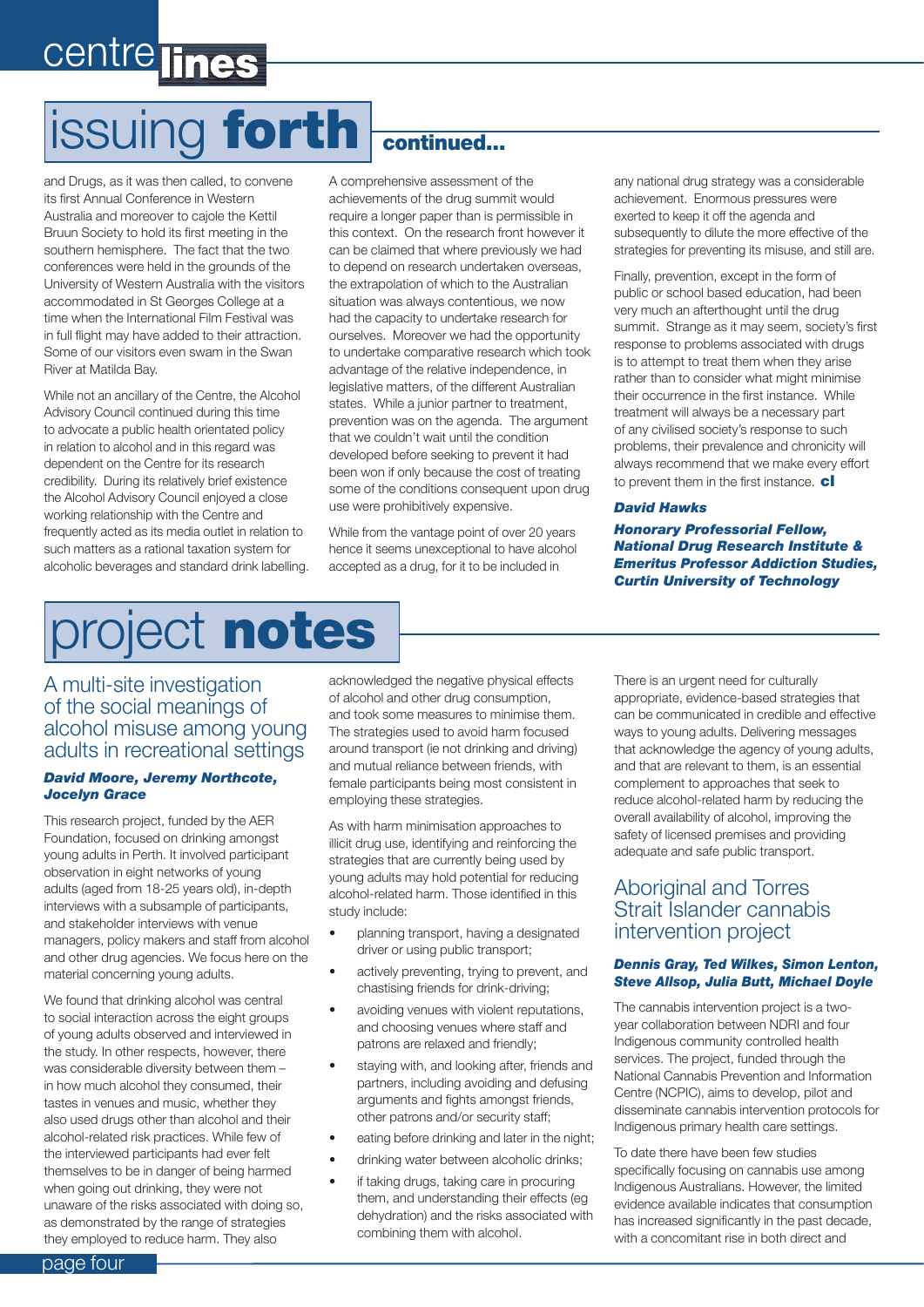indirect negative health consequences. Further, to date little has been written about cannabis interventions for Indigenous people. Thus, the project aims to address both a gap in research and in service provision.

The initial focus of the project has been the development of practical treatment protocols and clarification of the importance of cannabis as a health issue. The first step was to consult with staff of the four participating health services (including health workers, GPs, nurses, social workers, psychologists) using both questionnaires and focus groups. The consultation gathered information regarding: perceived levels of use among clients, harms caused by cannabis, current clinical practises, attitudes towards treating cannabis use, and ideas for developing treatment responses to cannabis use. In addition, the consultation was aimed at ensuring local needs were identified and addressed.

Following the consultation a workshop was held with members of the NDRI project team, members of the four participating health services and two experts. In looking at the capacity of health services, the complex health needs of Indigenous communities, and the lack of attention to date on cannabis use, the workshop participants concluded that the project would be a starting point in terms of raising the issue of cannabis use and cannabis related harms. In reviewing the consultation findings and considering the experience of those present, it was determined that cannabis use affects nine key areas of community health and wellbeing (mental health, finances, unborn children, parenting and family, the relationship to aggression and agitation, the prevalence of cannabis dependence, withdrawal, the relationship to school attendance and lifetime wellbeing, the relationship of cannabis to nicotine smoking) and as such warrants an increase in clinical attention. The workshop also recognised the need to provide workers with training and support in addressing cannabis use.

The primary outcomes of the workshop were the development of an intervention strategy and implementation strategy. The intervention strategy aims to be flexible to adapt to regional and structural differences, and to fit within existing services. The implementation strategy recognises that the introduction of a new task and a new health message into clinical services can be a difficult process for both staff and clients. Consequently the strategy is graded and allows for awareness raising among staff and clients.

The next step of the project is a six month pilot test of the intervention protocols and implementation strategy. This will be an iterative process whereby changes will be made in response to the needs of the participating health services. Following the pilot a second workshop will be convened

in which the outcomes are discussed and resources finalised. The final step of the project will be the dissemination of the resources to other Indigenous community controlled health services.

#### Illicit Drug Reporting System

#### *Jessica George, James Fetherston, Simon Lenton, Laura Santana*

The Illicit Drug Reporting System (IDRS) is an annual study conducted in every jurisdiction of Australia, and designed to monitor trends in illicit drug use and markets. It is coordinated nationally by the National Drug and Alcohol Research Centre (NDARC) and funded by the Australian Government Department of Health and Ageing. Presented here is a summary of the key findings from the survey of 100 regular injecting drug users conducted for the Western Australian (WA) IDRS 2008.

The 2008 sample was on average 37 years of age, 62% male, and with an average 10 years of education. Fewer respondents were unemployed in 2008 (61%) compared to 2007 (78%). Some 37% of the 2008 sample were in drug treatment, mostly opioid pharmacotherapies. A prison history was reported by 45%, while the proportion reporting arrest in the last 12 months fell from 41% in 2007 to 28% in 2008. The average age of first injection remained unchanged at 19 years. The proportion injecting daily or more frequently fell from 57% in 2007 to 30% in 2008. Most reported injecting weekly or less often.

In 2008 methamphetamine replaced heroin as the drug most often injected in the past month (43% vs. 32%) and most recently injected (42% vs. 34%). While heroin remained the most nominated drug of choice (49% in 2008 vs. 54% in 2007), there was a significant increase in the proportion nominating methamphetamine as their favourite drug (15% in 2007 to 35% in 2008).

*Heroin:* In 2008, 86% of IDU reported lifetime use of heroin (90% in 2007) and 59% reported recent use (56% in 2007). Average days of use in the last six months significantly decreased from 87 days in 2007 to 61 days in 2008. While there was no increase in the number who reported ever overdosing on heroin (44% in 2007 vs. 43% in 2008), there was an increase in the proportion reporting overdose in the past 12 months from 3% in 2007 to 12% in 2008. The median price of recent purchases of one gram of heroin was \$600 (\$650 in 2007). Availability was reported as either 'easy' or 'very easy' by 93% of IDU in 2008 compared to 71% in 2007. Ratings of 'low' purity decreased from 47% in 2007 to 21% in 2008.

*Methamphetamine:* Lifetime (93% in 2007 vs. 98% in 2008) and recent (70% in 2007 vs. 74% in 2008) use of any form of methamphetamine was comparable across years. There were significant increases from 2007 to 2008 in lifetime use of speed (90% vs. 97%) and crystal (78% vs. 90%), while recent use of speed (61% in both years) and crystal (56% vs. 61%) were comparable. In contrast, from 2007 to 2008 there were significant decreases in lifetime (45% vs. 26%) and recent (23% vs. 13%) use of base. Average days of any methamphetamine use in the past six months significantly decreased from 74 days in 2007 to 49 days in 2008. The median price for one point of all forms of methamphetamine remained \$50. Availability of all forms was rated as either 'easy' or 'very easy' by most respondents. The greatest proportion of respondents rated purity of speed and base as 'medium' and crystal as 'high'.

*Illicit use of pharmaceutical opioids:* From 2007 to 2008 significant decreases in recent illicit use of methadone (24% vs. 14%), physeptone (19% vs. 7%), morphine (45% vs. 31%), and oxycodone (44% vs. 23%) were observed. No significant changes were observed in recent illicit use of buprenorphine ('Subutex') (19% vs. 18%) or buprenorphinenaloxone ('Suboxone') (15% vs. 12% ).

*Summary:* Findings from the 2008 WA IDRS indicate changing drug use patterns among IDU in Perth. Frequency of injection decreased, with most IDU reporting injection 'weekly or less'. Methamphetamine was more frequently nominated than heroin as the drug most often injected in the past month and as the most recent drug injected. There were also significant increases in the proportion reporting lifetime use of speed and crystal, while both lifetime and recent use of base significantly decreased. While lifetime and recent use of heroin were comparable to last year, there was a significant decrease in the average days of heroin use among recent users. There were significant decreases in use of other opioids, including recent illicit use of methadone, physeptone, morphine and oxycodone.



#### Ecstacy and related Drugs Reporting System

#### *Candice Rainsford, James Fetherston, Simon Lenton*

The Ecstasy and related Drugs Reporting System (EDRS) aims to identify emerging trends in patterns of use and markets for these drugs. It is coordinated nationally by the National Drug and Alcohol Research Centre (NDARC) and funded by the Australian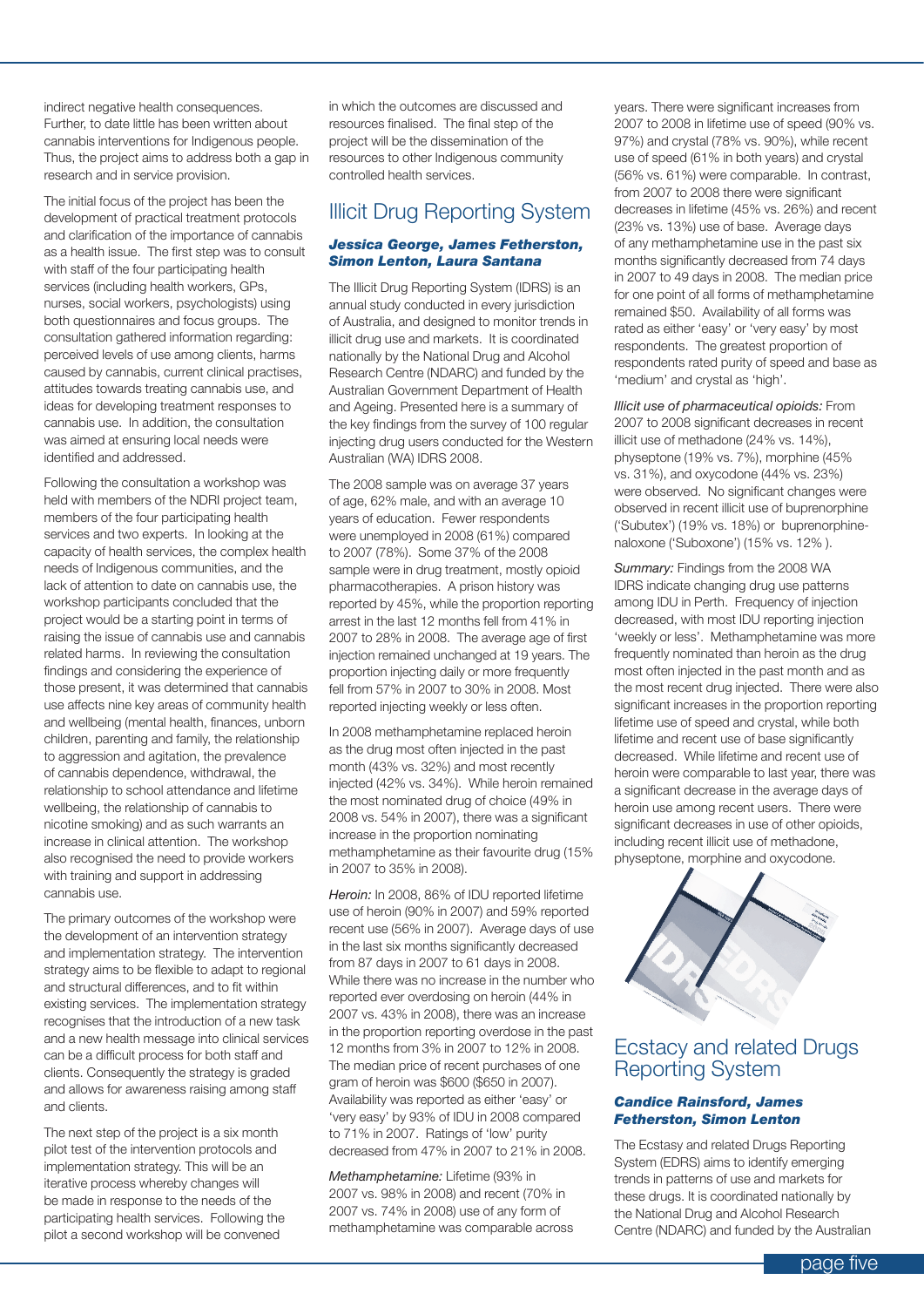# project notes

Government Department of Health and Ageing. Presented here is a summary of the major findings from interviews with regular ecstasy users (REU) for the 2008 EDRS in Western Australia (WA).

The sample recruited for the 2008 study was mostly similar to that of previous years. Although the 2007 sample was atypical in some ways, the gender distribution of the 2008 sample was comparable to that of 2007, with 48% of the current sample male (55% in 2007). There was however a significant decrease in average age of the sample to approximately 23 years from 26 years in 2007, although this did not differ significantly from the average age found in samples before 2007. A significant increase was seen in the proportion currently in full-time employment (from 24% in 2007 to 55% in 2008). Overall the demographic characteristics of the 2008 sample were comparable to samples before 2007.

With regards to drug use patterns, average days of recent use of ecstasy fell to the lowest rate reported since data collection began, as indicated by a significant decrease to 13 days in 2008 down from 16 days in 2007. In contrast, greater amounts of ecstasy were typically used, with the proportion usually using more than 1 tablet in a session increasing from 54% in 2007 to 74% in 2008. There was no significant change in those reporting 'bingeing' (using for more than 48 hours without sleep) on ecstasy (29% in 2007 vs 22% in 2008).

Polydrug use was common across the 2008



#### sample, with the vast majority of respondents reported typically using other drugs both with ecstasy (97%) and during the period of recovery (90%). Alcohol and cannabis were the most frequently nominated drugs used on both occasions. Lifetime use of pharmaceutical stimulants (both illicit and licit) increased, from 71% in 2007 to 85% in 2008. In 2008 there was no significant change in lifetime, recent use or frequency of any form of methamphetamine in comparison to 2007, the only exception being crystal methamphetamine. Recent use decreased significantly from 52% in 2007 to 36% in 2008, and frequency of use also decreased from an average of 28 days in 2007 to 12 days in 2008. This represents the lowest rates of recent crystal methamphetamine use since data collection began, therefore suggesting that the patterns of declining use observed in previous years are continuing. Similar trends in decreasing recent use of crystal methamphetamine were also observed in REU

samples for the EDRS in other jurisdictions. From 2007 to 2008 there was a significant increase in both lifetime (79% vs 90%) and past six months use (52% vs 69%) of tobacco.

#### Helping Change: the drug and alcohol counsellors' training program

#### *Sue Helfgott, Steve Allsop (Editors)*

In 2008 the Drug and Alcohol Office (DAO) and NDRI received funding from the Commonwealth Department of Health and Ageing to update the Helping Change package, which has formed the basis for training volunteer counsellors in Western Australia since 1989. It has also been used in a wide variety of other training programs for paid and unpaid staff.

There are 21 modules in the updated package which includes three new modules: Drug use and pharmacotherapy; Mental health, substance use and childhood sexual abuse; and Amphetamines. All other modules were updated to incorporate new evidence and audio visual resources.

The Helping Change program has been used in various jurisdictions around Australia, including Moreland Hall and Turning Point in Victoria, Queensland Department of Health, Drug and Alcohol Services South Australia, New South Wales and the Northern Territory. The program has also been used in Jersey, United Kingdom, and the Maldives. In January 2009 Steve Allsop conducted training in Fiji using elements of the updated program.

The original Helping Change package was peer reviewed by Professor Richard Mattick (NDARC, NSW) and Peter Dwyer (NSW, TAFE). The updated package was reviewed by Associate Professor Amanda Baker, University of Newcastle. To enhance dissemination of the package, Sue Helfgott, Manager Workforce Development, DAO and Steve Allsop are considering a national train the trainer program for interested participants.  $c$ 

#### 'Kiddie drugs' and controlled pleasure: Recreational use of dexamphetamine in a social network of young Australians

#### *Rachael Green and David Moore*

#### International Journal of Drug Policy, 2009, doi:10.1016/j.drugpo.2008.12.002

Background: This article explores the recreational use of diverted dexamphetamine, a pharmaceutical stimulant, amongst a social network of young adults (aged 18–31 years) in Perth, Western Australia (WA). Prior epidemiological research indicates that there are high levels of dexamphetamine prescription, and use of diverted dexamphetamine, in this jurisdiction. Little research exists on the social contexts of diverted dexamphetamine use in Australia or overseas.

Methods: Ethnographic fieldwork was conducted over 18 months amongst a network of approximately 60 young adults who regularly used psychostimulants. Data collection involved participant observation conducted in natural settings including nightclubs and private parties. In-depth interviews were also conducted with 25 key contacts which explored drug use histories and themes emerging from fieldwork.

Results: The use of diverted dexamphetamine, or 'dexies', was prevalent amongst the social network and integrated into local drug practices. The paper explores the ways in which dexamphetamine use is rationalised, negotiated and represented in the context of the use of alcohol and other psychostimulants such as methamphetamine and ecstasy. Two key aspects are emphasised. First, dexamphetamine use is seen as insignificant by network members

and is positioned as 'safer' in relation to the use of other drugs by virtue of its pharmaceutical status. Second, dexamphetamine plays an instrumental role in facilitating the pursuit of 'controlled pleasure' via the heavy consumption of alcohol and other drugs.

Conclusion: The findings of the paper have implications for harm reduction policy. In particular, dexamphetamine use facilitates heavy drinking and polydrug use amongst young adults, which may increase the harms associated with such use. Further, current interventions targeting young psychostimulant users, which emphasise their adulterated and illegal nature, may inadvertently contribute to the cultural construction of dexamphetamine as a relatively 'safe' drug.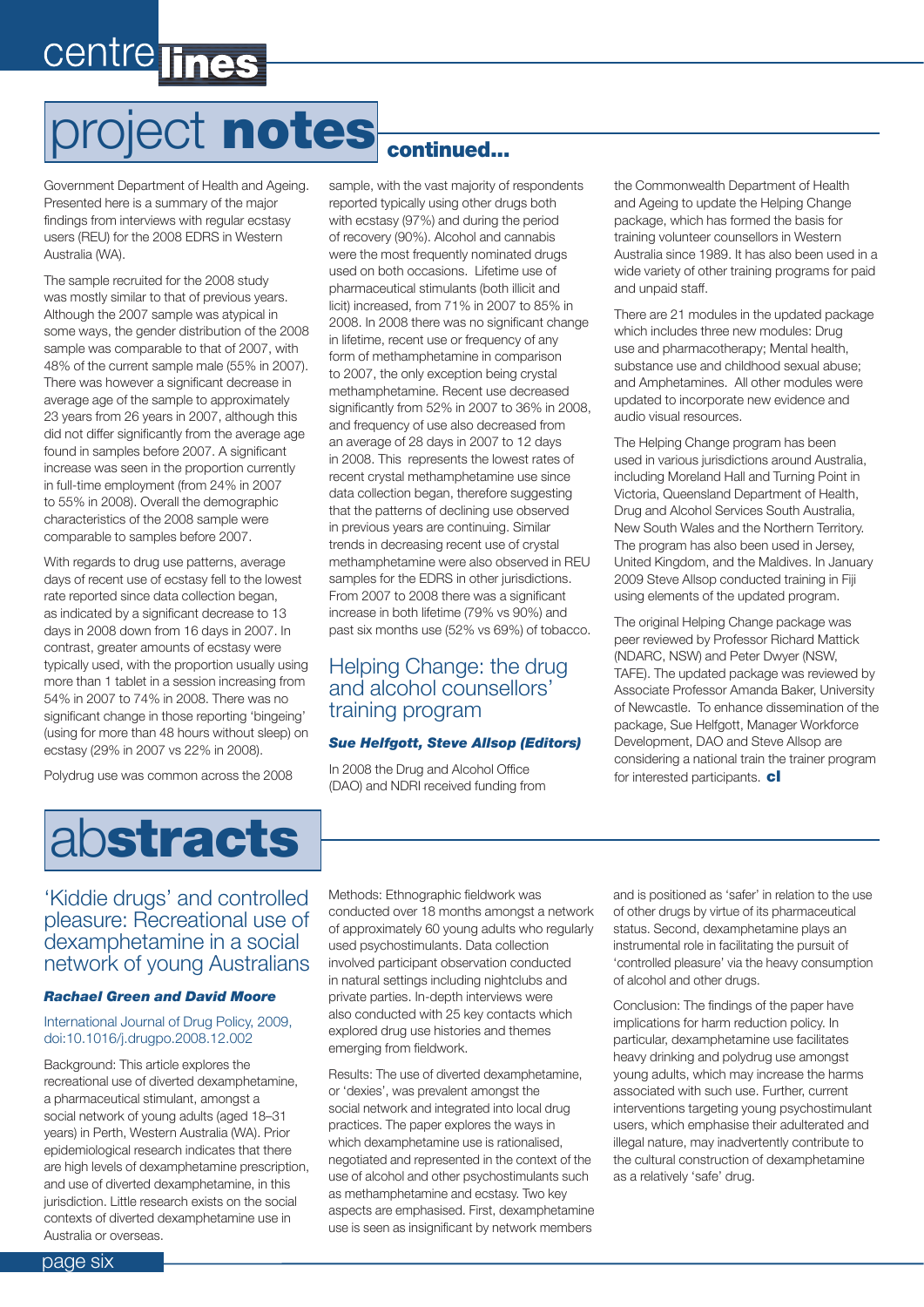#### Alcohol use and prostate cancer: A meta-analysis

#### *Kaye Middleton Fillmore, Tanya Chikritzhs, Tim Stockwell, Alan Bostrom and Richard Pascal*

#### Molecular Nutrition and Food Research, 2009, 53, pp 240–255

Past reviews have concluded that there is no association between alcohol use and prostate cancer incidence. We performed a metaanalysis of existing epidemiological studies finding, in contrast, evidence to suggest that prostate incidence is positively linearly associated with heavier alcohol use. This finding was largely due to the contribution of population case-control studies and those measuring men recruited before age 60. No relationship between alcohol consumption and prostate cancer was found for cohort and hospital case-control studies. Analyses of design effects modestly suggests that population case-control studies were probably better suited to identify potential alcoholprostate cancer relationships due to the close temporal proximity of the measurement of level of alcohol consumption to diagnosis.

Future efforts should be made to exclude all ill subjects from control groups/baseline samples in addition to accounting for changes in consumption with advancing age and the onset of illness. The alcohol-prostate cancer association remained significant despite controlling for the degree to which studies endeavored to eliminate false negatives from their control groups.

#### Estimating alcoholattributable mortality among Indigenous Australians: towards Indigenous-specific alcohol aetiologic fractions

#### *Richard Pascal, Tanya Chikritzhs and Dennis Gray*

#### Drug and Alcohol Review, 2009, 28, pp 196–200

Introduction and Aims: Past estimates of Indigenous alcohol-attributable health in Australia have been based on drinking prevalence estimates from the general population, rather than prevalence figures from the Indigenous population. The purpose of this paper is to demonstrate the efficacy of using Indigenous-specific drinking prevalence to estimate alcohol-attributable deaths among Indigenous Australians.

Design and Methods: Estimates of Indigenous alcohol-attributable deaths between 2000 and 2004 were obtained using both (i) national general population drinking prevalence estimates and (ii) national Indigenous-specific drinking prevalence. Estimates were calculated using the 'aetiologic fraction' method.

Results: By using national general-population drinking prevalence figures, past reports on Indigenous health have under-estimated alcohol-attributable deaths for the national Indigenous population. Female deaths due to alcohol-attributable haemorrhagic stroke were estimated to be about four times higher and alcohol-attributable suicides among males were estimated to be 30 per cent higher than was previously held, when indigenous-specific drinking prevalence figures were used.

Discussions and conclusions: By substituting Indigenous-specific alcohol consumption prevalence estimates for general-population drinking prevalence, the accuracy of estimates of alcohol-related harm among Indigenous Australians can be significantly improved.  $\mathbf{cl}$ 

### recent **publications**

### Monographs and Technical Reports

**Chikritzhs, T. and Allsop, S.** (2009) Review: Trends in alcohol related hospital use by young people by Access Economics.

**Frances, K., Hutchins, T., Saggers, S. and Gray, D.** (2008) Group analysis of Aboriginal child death review cases in which chronic neglect is present. Child Death Review Committee, Perth.

**George, J., Baker, J., Allsop, S. and Makkai, T.** (2008) National Amphetamine-Type Stimulant Strategy Background Paper. National Drug Strategy Series No. 69, Australian Government Department of Health and Ageing, Canberra.

**George, J., Baker, J., Allsop, S. and Makkai, T.** (2008) National Amphetamine-Type Stimulant Strategy 2008-2011. Australian Government Department of Health and Ageing, Canberra.

**Grace, J., Moore, D. and Northcote, J.**  (2009) Alcohol, risk and harm reduction: Drinking among young adults in recreational settings in Perth. National Drug Research Institute, Curtin University of Technology, Perth. **Helfgott, S. and Allsop, S.** (eds) (2009) Helping Change: The Drug and Alcohol Counsellors' Training Program. Drug and Alcohol Office, National Drug Research Institute. Drug and Alcohol Office, Government of Western Australia, Perth.

### Articles and Books

**Allsop, S. and Beatty, S.** (2009) Reducing Drug-related Harm: What the Evidence Tells Us. IP Communications, Melbourne.

**Allsop, S., Loxley, W. and Rechichi, V.** (2009) Editorial - Twenty years' research from the National Drug Research Institute. Drug and Alcohol Review, 28, pp 95.

**Binns, C.W. and Giglia, R.** (2008) Alcohol, pregnancy and breastfeeding; an analysis of the 1995 and 2001 National Health Survey data. Breastfeeding Review, 16, (1), pp 17-24.

**Chikritzhs, T.** (2009) Australian night-life and crime. Nightlife and Crime: Social Order and Governance in International Perspective. Cambridge Press.

**Chikritzhs, T., Dietze, P., Allsop, S., Daube, M., Hall, W. and Kypri, K.** (2009) The "alcopops" tax: heading in the right direction, Medical Journal of Australia, 190 (6), pp 294-295.

**Fillmore, K., Chikritzhs, T., Stockwell, T.R., Bostrom, A. and Pascal, R. (2009) Alcohol** Use and Prostate Cancer: A Meta-Analysis, Molecular Nutrition and Food Research, 53, pp 240-255.

**Giglia, R. and Binns, C.W.** (2008) The effect of alcohol intake on breastfeeding duration in Australian women. Acta Paediatrica, 97, pp 624-629.

**Green, R. and Moore, D.** (2009) 'Kiddie drugs' and controlled pleasure: Recreational use of dexamphetamine in a social network of young Australians. International Journal of Drug Policy, doi:10.1016/j. drugpo.2008.12.002

**Moore, D.** (2009) 'Workers', 'clients' and the struggle over needs: Understanding encounters between service providers and street-based injecting drug users in an Australian city. Social Science and Medicine, 68, (6), pp 1161-1168.

**Pascal, R., Chikritzhs, T. and Gray, D.** (2009) Estimating alcohol-attributable mortality among Indigenous Australians: towards Indigenous-specific alcohol aetiologic fractions. Drug and Alcohol Review, 28, pp 196–200. cl